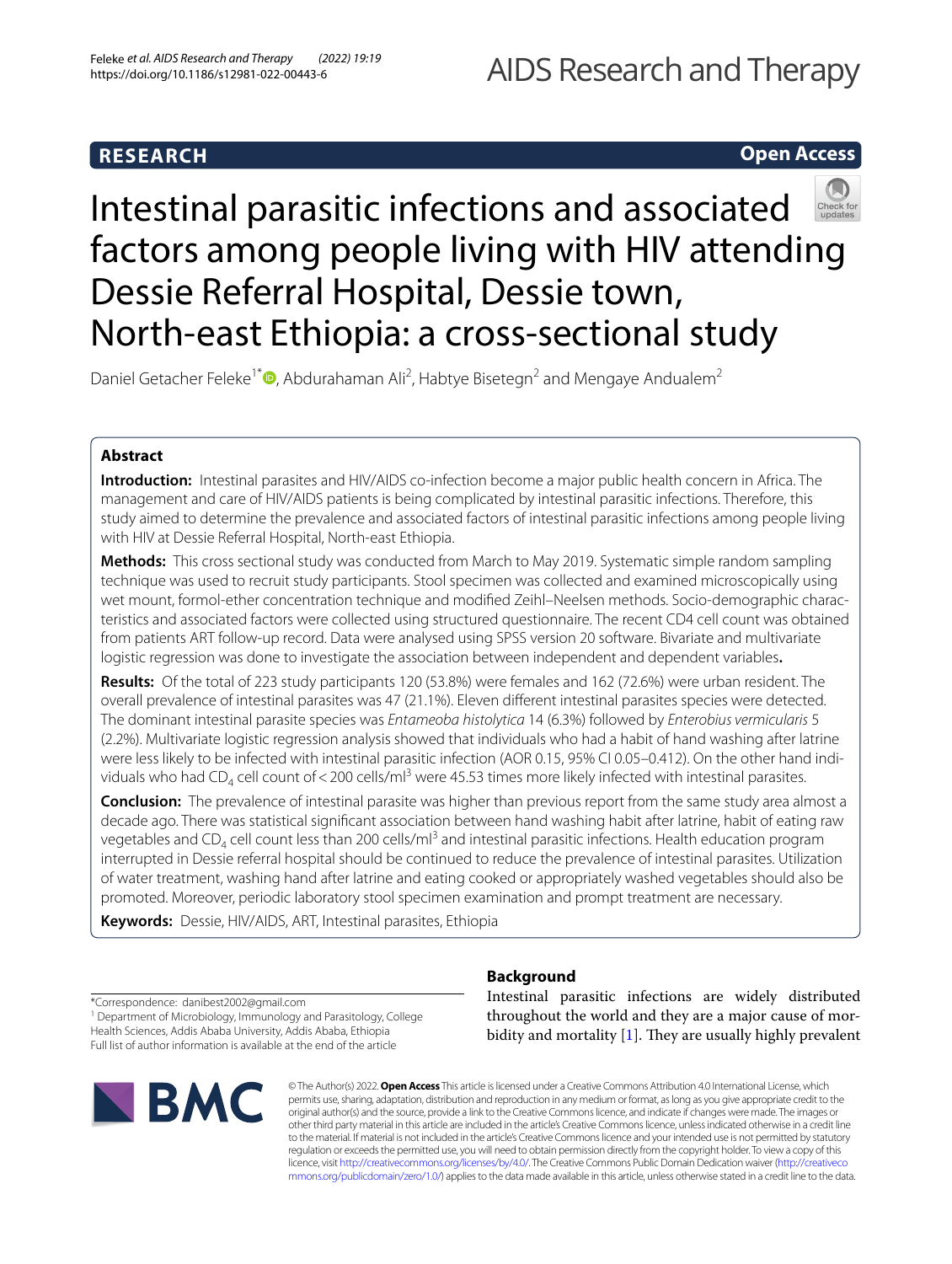in sub-Saharan Africa, where HIV/AIDS cases are also concentrated  $[2]$  $[2]$ . The co-infection of intestinal parasites and HIV/AIDS has become a major public health concern in Africa. Human immune defciency (HIV) infection suppress human immunity and expose individuals to opportunistic infections is responsible for high mortality rate [[3\]](#page-5-2). Among the opportunistic infections, intestinal parasitic infections caused by helminths and protozoa are the most common infections in the world [\[4](#page-5-3)]. Intestinal parasitic infections become severe when they appear in HIV/AIDS patients. They play an important role in the progression of HIV infection to AIDS, by further disturbing the immune system  $[1]$  $[1]$ . The common immunopathogenetic basis for the deleterious efects that parasitic diseases may involve in preferential activation of the T helper type process. Thus combating the HIV should involve control and prevention of parasitic diseases [\[5](#page-5-4)].

The prevalence of both HIV/AIDS and intestinal parasites in Ethiopia is high. In Ethiopia the national adult HIV prevalence is 0.9% and an estimated 613,000 people were living with HIV, and 30% were from the Amhara region in 2017  $[6]$  $[6]$  $[6]$ . The incidence rate of HIV in Dessie was higher than other towns of Amhara region with 5.74 per 1000 population  $[6]$  $[6]$ . The high occurrence of associated factors such as low coverage of insufficient water supply for drinking, low coverage of self and environmental hygiene facilities and contamination of food and drinking water that results from improper disposal of human excreta favour the high prevalence of intestinal parasitic infections [[7](#page-5-6), [8](#page-5-7)]. In Ethiopia, intestinal parasitic infections are responsible for more than half a million annual visits of the outpatient services of the health institutions  $[9]$  $[9]$ . This report may be underestimated due to lack of appropriate diagnostic test methods in many of the health institutions. Intestinal parasites and HIV/ AIDS are widespread throughout the country  $[8, 9]$  $[8, 9]$  $[8, 9]$  $[8, 9]$ . The management and care of HIV/AIDS patients is complicated by intestinal parasitic infections. So, detecting intestinal parasites and understanding the health complications they cause will help health workers to manage properly and treat HIV/AIDS patients. As far as we know, there was only one study conducted 9 years ago among pre-ART and on ART HIV/AIDs patient in the study area. Therefore, this study was aimed to update the information about the prevalence and associated factors of intestinal parasitic infection among people living with HIV who are on ART follow up at Dessie Referral Hospital, Dessie town, North-East Ethiopia.

## **Methods**

## **Study area**

This study was conducted at Dessie Referral Hospital which is found in Dessie town, North-east Ethiopia.

Dessie town is found in western part of Amhara region and it is 401 km far from Addis Ababa, the capital city of Ethiopia. It is geographically located at 11°8N latitude, 39°38E longitude, and an average altitude of 2470 m above sea level. The town is generally characterized by cold weather with mean annual maximum and minimum temperature of 25 °C and 5 °C, respectively. Based on the 2007 census conducted by the Central Statistical Agency of Ethiopia, Dessie town has a total population of 151,174 of whom 72,932 are men and 78,242 women. A study in Amhara region reported that incidence rate of HIV in Dessie was higher than other towns of Amhara region with 5.74 per 1000 population  $[6]$  $[6]$  $[6]$ .

## **Study design and period**

This institution based cross sectional study was conducted from March to May 2019.

## **Inclusion and exclusion criteria**

All HIV/AIDS patients visited ART clinic of Dessie Referral Hospital during the study period were included. Individuals who were on intestinal parasitic infection treatment during the data collection period were excluded.

## **Sample size and sampling technique**

The sample size was determined using the single population proportion formula using a prevalence of 17.6% [\[8](#page-5-7)] with margin of error 5% and 95% confidence interval [Z]  $(1-\alpha/2)=1.96$ ]. The final calculated sample size was 223 and systematic random sampling technique was used to recruit the study participants using the ART clinic registration book as a sampling frame.

## **Data collection**

Socio-demographic and associated factors were collected using pre-tested structured questionnaire. Data collectors were trained before the start of data collection. Information about recent CD4 cell count of people living with HIV was obtained from their ART follow-up record. An estimated 5 g stool specimen was collected from each study participant using leak proof and clean plastic container for parasitological examination.

## **Laboratory investigation**

Stool sample was examined microscopically using direct wet mount, Formol–ether concentration technique and modifed Ziehl–Neelsen method for parasite detection. Direct wet mount examination was performed using normal saline and Lugol's iodine at Dessie referral Hospital. Then the remained stool sample was preserved with 10% formalin for formol–ether concentration technique and modifed Zeihl–Neelsen method procedures. For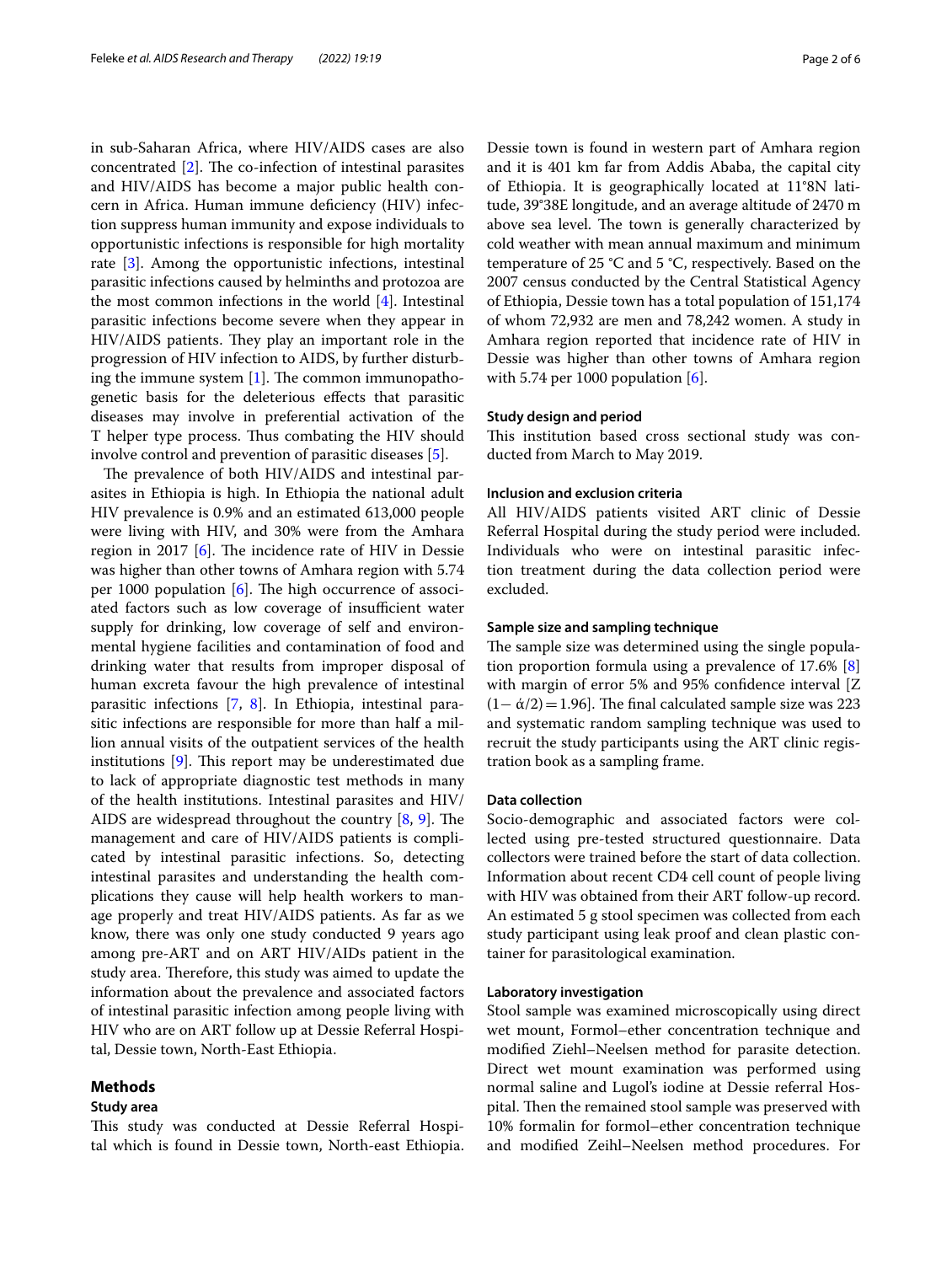formol-ether concentration technique, an estimated 1 g (pea-size) stool sample was mixed with 4 ml of 10% formol water. Additional 4 ml of 10% v/v formol water was added and mixed by shaking. After the content sieved 4 ml of diethyl ether was added and mixed for 1 min. Then it was immediately centrifuged at 3000 revolution per minute (rpm) for 1 min. Finally, the sediment was examined under microscope. The remaining sediment was stained using Modifed Ziehl–Neelsen method for the detection of intestinal coccidian parasites. Standard Operational Procedure (SOP) was strictly followed during microscopic examination of stool specimen for intestinal parasites.

## **Data analysis**

Data were checked for completeness and were entered to SPSS version 20 software and analysed. Logistic regression were done to investigate the association between independent variables and dependent variable. In all comparisons, p-value less than 0.05 was considered statistically signifcant.

## **Ethical consideration**

The willingness of the study participants were asked using written consent form. Ethical clearance was obtained from Wollo University, College of Medicine and Health Science, Department of Medical Laboratory Science. Study participants with positive intestinal parasite result were treated in Dessie Referral Hospital according to the national treatment guideline.

## **Result**

## **Socio‑demographic characteristics and associated factors**

Of the total of 223 study participants 120 (53.8%) were females, 108 (48.4%) were between 30 and 49 age group, 162 (72.6%) were urban resident, 100 (44.8%) were single and majority of them 92 (41.3%) were at primary educational level. Majority (84.3%) of the study participants had the habit of using latrine. With regard to water source for drinking, 82.5% of study participants use pipe water. Almost all of the study participants 216 (96.9%) had no the habit of using water treatment (Table [1\)](#page-2-0).

## **Prevalence of intestinal parasites among people living with HIV**

The overall prevalence of intestinal parasites was 47 (21.1%). Eleven diferent intestinal parasites species were detected. The dominant intestinal parasite species was *Entameoba histolytica* 14 (6.3%) followed by *Enterobius vermicularis* 5 (2.2%), *Gardia lamblia* 4 (1.8%), *Ascaris lumbricoides* 4 (1.8%) and *Cryptosporidium* species 4  $(1.8\%)$ . The least common parasites detected in this study were *Isospora belli* and *Schistosoma mansoni* (Fig. [1](#page-3-0)).

<span id="page-2-0"></span>**Table 1** Socio-demographic characteristics and associated factors among people living with HIV attending ART clinic of Dessie Referral Hospital, North-East Ethiopia from March to May 2019

| <b>Variables</b>               | Category                                     | N (%)      |
|--------------------------------|----------------------------------------------|------------|
| Sex                            | Male                                         | 103 (46.2) |
|                                | Female                                       | 120 (53.8) |
| Age                            | $10 - 29$                                    | 74 (33.2)  |
|                                | $30 - 49$                                    | 108 (48.4) |
|                                | > 50                                         | 41 (18.4)  |
| Marital status                 | Single                                       | 100 (44.8) |
|                                | Married                                      | 89 (39.9)  |
|                                | Divorced                                     | 27 (12.1)  |
|                                | Widowed                                      | 7(3.1)     |
| Educational status             | Illiterate                                   | 60 (26.9)  |
|                                | Primary educational level                    | 92 (41.3)  |
|                                | Secondary educational level                  | 56 (25.1)  |
|                                | College and above                            | 15(6.7)    |
| Residence                      | Urban                                        | 162 (72.6) |
|                                | Rural                                        | 61 (27.4)  |
| Availability and usage of      | Always                                       | 188 (84.3) |
| latrine                        | Sometimes                                    | 29 (13)    |
|                                | Never                                        | 6(2.7)     |
| Hand washing after latrine     | Always                                       | 149 (66.8) |
|                                | Some times                                   | 74 (33.2)  |
| Eating raw vegetable           | Yes                                          | 109 (48.9) |
|                                | No.                                          | 114(51.1)  |
| Eating raw meat                | Yes                                          | 48 (21.5)  |
|                                | No.                                          | 175 (78.5) |
| Source of water drinking       | Well water                                   | 6(2.7)     |
|                                | Tap water                                    | 184 (82.5) |
|                                | Spring water                                 | 25 (11.2)  |
|                                | River water                                  | 8(3.6)     |
| Utilization of water treatment | Yes                                          | 7 (3.1)    |
|                                | No.                                          | 216 (96.9) |
| Shoes wearing                  | Always                                       | 197 (88.3) |
|                                | Some time                                    | 26 (11.7)  |
| Finger nail status             | Trimmed                                      | 217 (97.3) |
|                                | Not trimmed                                  | 6(2.7)     |
| $CD4$ count                    | <200 $CD4$ cell/ml <sup>3</sup>              | 15(6.7)    |
|                                | 201-499 CD <sub>4</sub> cell/ml <sup>3</sup> | 111 (49.8) |
|                                | $>$ 500 CD <sub>4</sub> cell/ml <sup>3</sup> | 97 (43.5)  |

## **Associated factors for intestinal parasites among people living with HIV**

Bivariate analysis showed that hand washing habit after latrine, habit of eating raw vegetables, eating raw meat and CD4 count showed statistical signifcant association with intestinal parasitic infection. In multivariate logistic regression analysis only hand washing habit after latrine, CD4 cell count of less than  $200$ cells/ml<sup>3</sup>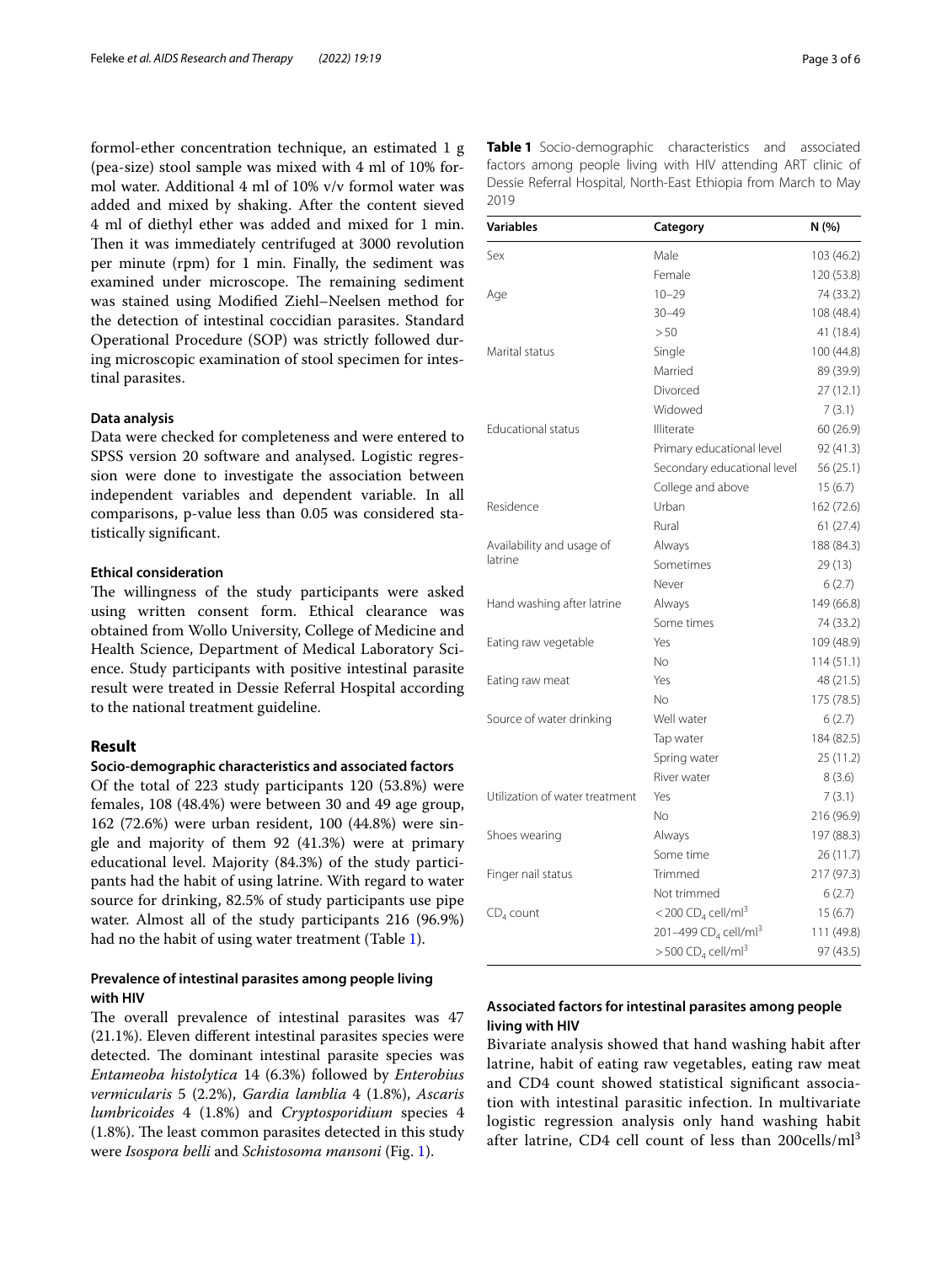

<span id="page-3-0"></span>and habit of eating raw vegetables had statistical signifcant association with intestinal parasitic infection. There was statistical significant association between intestinal parasitic infections and hand washing habit. Those individuals who had hand washing habit after latrine were less likely to be infected with intestinal parasites (AOR0.15, 95% CI 0.05–0.412). Similarly, individuals who had CD4 cell count of < 200 cells/ml<sup>3</sup> were 45.53 times more likely infected with intestinal parasites compared to those who had > 500  $CD_4$  cells/  $ml^3$  (Table [2\)](#page-3-1).

## **Discussion**

Intestinal parasites and HIV/AIDS are co-endemic in many regions of the world [\[10\]](#page-5-9). In this study, majority of the study participants (53.8%) were females. This was in agreement with a report from Kano, Nigeria [\[11](#page-5-10)]. The prevalence of HIV/AIDS may be relatively increased in women as receptive partner in heterosexual intercourse [[11\]](#page-5-10). In the present study majority of the HIV/ AIDS patients were single (44.8%). This could be one of the possible reasons for being exposed to HIV/AIDS as a result of having multiple sexual partner.

<span id="page-3-1"></span>**Table 2** The association of intestinal parasitic infection and risk factors among people living with HIV attending ART clinic of Dessie Referral Hospital from March to May 2019

| <b>Variables</b>           | <b>Categories</b>                | Intestinal parasitic infection |                | P-value | <b>COR (95%CI)</b>             | P-value   | AOR (95% C.I)        |
|----------------------------|----------------------------------|--------------------------------|----------------|---------|--------------------------------|-----------|----------------------|
|                            |                                  | Positive N (%)                 | Negative N (%) |         |                                |           |                      |
| Hand washing after latrine | Always                           | 12(29.3)                       | 137 (75.3)     | 0.00    | $0.136(0.06 - 0.29)$           | $< 0.01*$ | $0.15(0.05 - 0.41)$  |
|                            | Sometimes                        | 29(70.7)                       | 45 (24.7)      |         |                                |           |                      |
| Eating raw vegetable       | Yes                              | 38 (92.7)                      | 71 (39.0)      | 0.00    | 19.8 (5.89 - 66.58)            | $< 0.01*$ | 13.66 (3.52 - 53.06) |
|                            | No                               | 3(7.3)                         | 111(61)        |         |                                |           |                      |
| Eating raw meat            | Yes                              | 19(46.3)                       | 31 (17%)       | 0.00    | $4.21(2.04 - 8.69)$            | 0.079     | $2.35(0.91 - 6.09)$  |
|                            | No                               | 22(53.7)                       | 151 (83)       |         |                                |           |                      |
| CD4 cell count             | $<$ 200 CD4 cell/ml <sup>3</sup> | 10(24.4)                       | 5(2.7%)        | 0.00    | $36.8 (9.07 - 149.36) < 0.01*$ |           | 45.53 (7.46-277.70)  |
|                            | 200-499 CD4 cell/ml <sup>3</sup> | 26(63.4)                       | 85 (46.7)      | 0.001   | $5.63(2.07 - 15.32)$           | $0.012*$  | 4.38 (1.38-13.87)    |
|                            | $>$ 500 CD4 cell/ml <sup>3</sup> | 5(12.2)                        | 92 (50.5)      |         |                                |           |                      |

\* Statistically signifcant

*COR* crude odds ratio, *AOR* adjusted odds ratio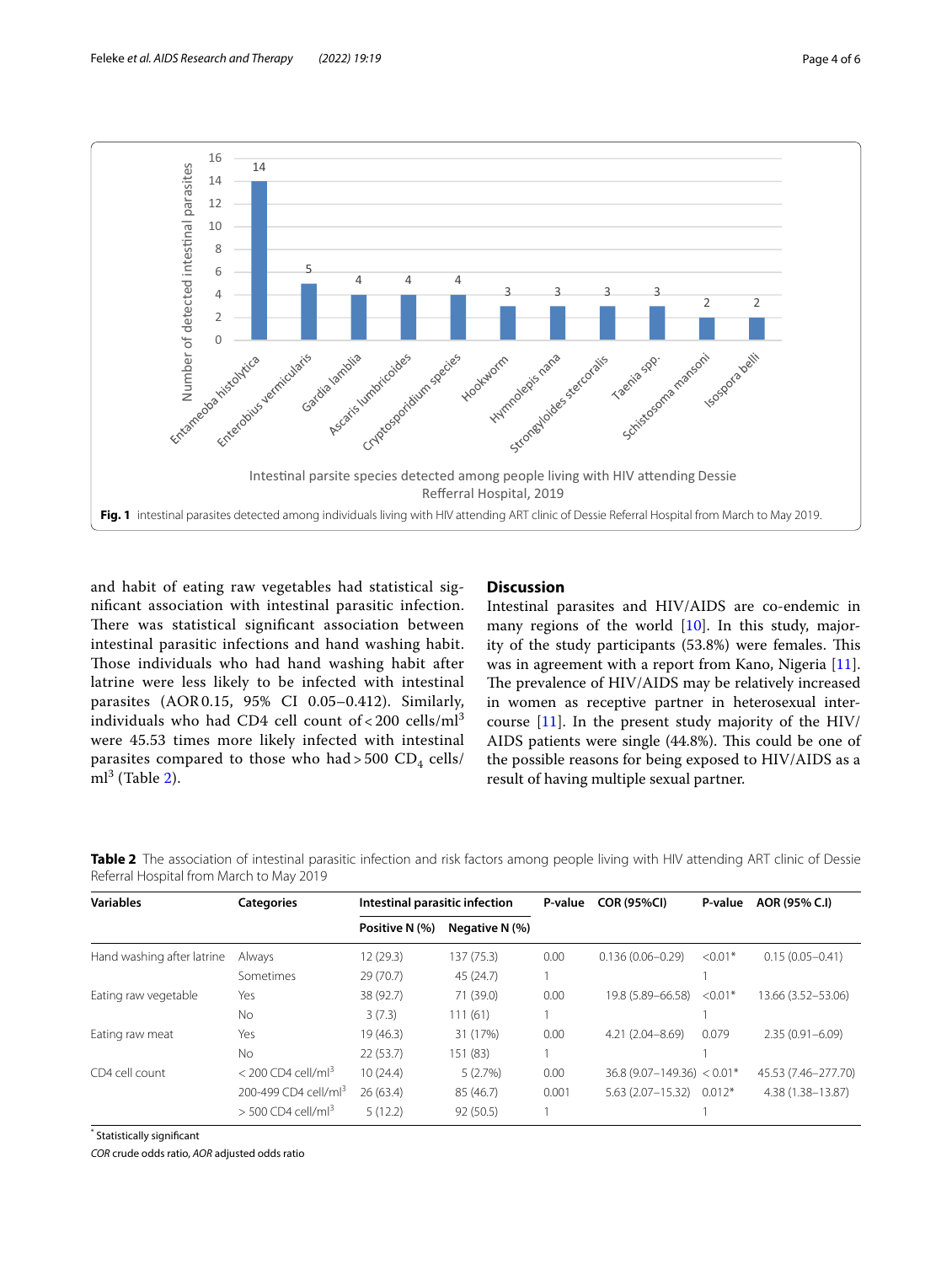This study revealed that the prevalence of intestinal parasites among people living with HIV was 47 (21.1%). The finding was higher than previous studies reported from Ethiopia (13.9%) [[12](#page-5-11)], Nigeria (11.4%) [[11](#page-5-10)] and Cameroon  $(14.64%)$  [\[12,](#page-5-11) [13\]](#page-5-12). On the other hand the prevalence was lower than reports from Cameroon (57.48%) and Ethiopia [[3,](#page-5-2) [14,](#page-5-13) [15](#page-5-14)]. The lower or higher prevalence of intestinal parasites in this study compared to previous studies might be due to variations in geographical area that affect the distribution of parasites, study period (seasonal variations), life style and culture of the society, awareness about the prevention and control of intestinal parasites, differences in socio economic status and the diagnostic methods employed for parasite detection.

The prevalence of intestinal parasites was also higher than the study conducted in Dessie Referral Hospital 9 years ago among HIV/AIDS patients (17.6%) [[8\]](#page-5-7). The possible reasons might be due to the interruption of scheduled deworming program to people taking ART at the study site. The other most probable reason could be the interruption of health education programs that was given for HIV/AIDS patients at Dessie Referral Hospital about the transmission, prevention and control of intestinal parasites and other infectious diseases.

With regard to the species of intestinal parasites, the most common parasite detected in this study was *E. histolytica* (6.3%) and *E. vermicularis* (2.2%). The prevalence of *E. histolytica* was higher than a study conducted among HIV/AIDs patients reported from Benin City, Nigeria (3.3%) [\[2\]](#page-5-1). On the other hand it was consistent with studies conducted in Cameroon  $(7.52%)$  [[12](#page-5-11)] and Lesotho  $(6.7%)$  [[16\]](#page-5-15).

In the present study there was statistically significant association between CD4 cell count and intestinal parasitic infection among HIV/AIDs patients. This was consistent with previous studies [[15,](#page-5-14) [17,](#page-5-16) [18](#page-5-17)]. Similarly, hand washing habit after toilet and eating raw vegetables showed statistical significant association with intestinal parasitic infection. These factors are known to expose individuals for intestinal parasitic infections. Especially, eating raw vegetables that are not washed appropriately before eating is the major source of intestinal parasitic infections. The present study has limitations with regard to Microsoporidia, *Strongyloides stercoralis* and *Enetrobius vermicularis* diagnosis. Although the diagnosis of these parasites require specific and sensitive diagnostic methods, we could not employ special diagnostic techniques due to lack of resources. Therefore, the prevalence these parasites might be underestimated in this study.

## **Conclusion**

The prevalence of intestinal parasite was higher than previous report from the same study area almost a decade ago. The dominant intestinal parasites detected were *E. histolytica* followed by *E. vermicularis*. The present study also revealed statistical signifcant association between hand washing habit after latrine, eating raw vegetables and  $CD_4$  cell count and intestinal parasitic infections. The interrupted health education program in the hospital should be continued to reduce the prevalence of intestinal parasites. Utilization of water treatment, washing hand after latrine and eating cooked or appropriately washed vegetables should also be promoted. In addition, periodic laboratory stool specimen examination, awareness creations about the prevention and control of intestinal parasites and prompt treatment are necessary.

#### **Abbreviations**

AIDS: Acquired immunodefciency syndrome; ART: Anti-retroviral therapy; CD4: Cluster of differentiation on  $T_4$  lymphocyte cells; HIV: Human immunodeficiency virus.

#### **Acknowledgements**

We would like to acknowledge Wollo University Medical Laboratory Science department technical assistants and other stafs for their cooperation during laboratory investigations. We would also like to thank all Dessie Referral Hospital stafs for their cooperation for the accomplishment of this study.

#### **Author contributions**

DGF, AA and HB involved in proposal writing, designed the study and participated in all implementation stages of the project. DGF and AA also analysed the data and fnalized the write up of the manuscript. DGF, AA and HB were responsible for critically revising the proposal and the manuscript. All authors read and approved the fnal manuscript.

## **Funding**

This study was fully funded by the Wollo University.

## **Availability of data and materials**

The authors confrm that all data underlying the fndings are fully available without restriction. All relevant data are within the manuscript.

### **Declarations**

#### **Ethics approval and consent to participate**

Written consent form was used to ask patients or guardians for their willingness. Ethical clearance was obtained from the institutional review board of Wollo University, College of Medicines and Health Sciences. Individuals who were positive for intestinal parasite were treated with an appropriate antiparasitic drugs in the study Hospital.

## **Consent for publication**

Not applicable.

#### **Competing interests**

The authors declare that they have no competing interests.

#### **Author details**

<sup>1</sup> Department of Microbiology, Immunology and Parasitology, College Health Sciences, Addis Ababa University, Addis Ababa, Ethiopia. <sup>2</sup> Department of Medical Laboratory Science, College of Medicine and Health Sciences, Wollo University, Dessie, Ethiopia.